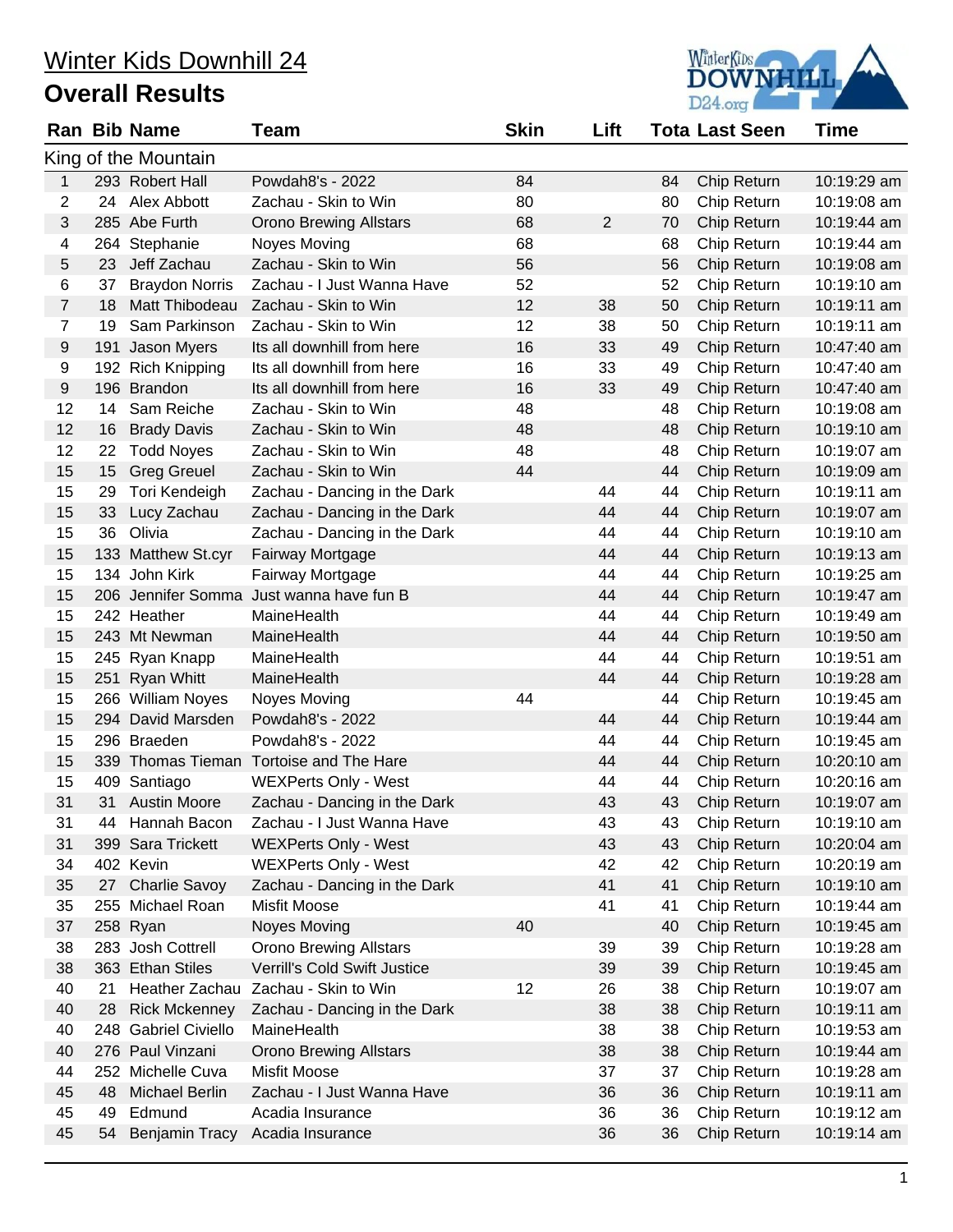

| Ran |     | <b>Bib Name</b>                | Team                                     | <b>Skin</b> | Lift           |    | <b>Tota Last Seen</b> | <b>Time</b> |
|-----|-----|--------------------------------|------------------------------------------|-------------|----------------|----|-----------------------|-------------|
| 45  |     | 250 Sandy Richard              | MaineHealth                              |             | 36             | 36 | Chip Return           | 10:19:54 am |
| 49  | 13. | <b>Seth Parker</b>             | Zachau - Skin to Win                     | 12          | 22             | 34 | Chip Return           | 10:19:08 am |
| 49  | 20  | Daniel Bacon                   | Zachau - Skin to Win                     | 28          | 6              | 34 | Chip Return           | 10:19:11 am |
| 49  |     | 187 Matthew Carr               | Its all downhill from here               |             | 34             | 34 | Chip Return           | 10:47:41 am |
| 49  |     | 278 Patrick                    | <b>Orono Brewing Allstars</b>            |             | 34             | 34 | Chip Return           | 10:19:45 am |
| 53  | 25  | Mckenzie Tyler                 | Zachau - Dancing in the Dark             | 8           | 25             | 33 | Chip Return           | 10:19:09 am |
| 53  | 32  | Nicholas                       | Zachau - Dancing in the Dark             |             | 33             | 33 | Chip Return           | 10:19:07 am |
| 53  | 60  | Douglas                        | Acadia Insurance                         |             | 33             | 33 | Chip Return           | 10:19:16 am |
| 53  |     | 190 Bruce                      | Its all downhill from here               |             | 33             | 33 | Chip Return           | 10:19:38 am |
| 53  |     | 259 John Smalley               | <b>Noyes Moving</b>                      |             | 33             | 33 | Chip Return           | 10:19:45 am |
| 58  | 52  | <b>Timothy Bath</b>            | Acadia Insurance                         |             | 32             | 32 | Chip Return           | 10:19:13 am |
| 58  |     | 212 Donald                     | Kingfield Elementary School              |             | 32             | 32 | Chip Return           | 10:19:37 am |
| 58  |     | 246 Joseph Caruso              | MaineHealth                              |             | 32             | 32 | Chip Return           | 10:19:52 am |
| 58  |     | 260 Patrick Ducas              | <b>Noyes Moving</b>                      | 32          |                | 32 | Chip Return           | 10:19:45 am |
| 58  |     | 284 Ryan Curley                | <b>Orono Brewing Allstars</b>            | 24          | 8              | 32 | Chip Return           | 10:19:43 am |
| 63  | 26  | Devon Wright                   | Zachau - Dancing in the Dark             |             | 31             | 31 | Chip Return           | 10:19:10 am |
| 63  | 30  | Maggie Brescia                 | Zachau - Dancing in the Dark             |             | 31             | 31 | Chip Return           | 10:19:12 am |
| 63  | 58  | David Leblanc                  | Acadia Insurance                         |             | 31             | 31 | Chip Return           | 10:19:16 am |
| 63  |     | 244 Abhishekh                  | MaineHealth                              |             | 31             | 31 | Chip Return           | 10:19:51 am |
| 67  |     | 109 Seth Coburn                | <b>CSJ All Stars</b>                     |             | 30             | 30 | Chip Return           | 10:19:28 am |
| 67  |     | 262 John Winters               | Noyes Moving                             | 20          | 10             | 30 | Chip Return           | 10:19:28 am |
| 67  |     | 362 Olivia Stewart             | <b>Verrill's Cold Swift Justice</b>      |             | 30             | 30 | Chip Return           | 10:19:45 am |
| 70  | 83  | <b>Bill Yeo</b>                | Be an Outsider Green Team                | 28          | $\mathbf{1}$   | 29 | Chip Return           | 10:19:18 am |
| 70  |     | 265 Jeff Cole                  | <b>Noyes Moving</b>                      |             | 29             | 29 | Chip Return           | 10:19:44 am |
| 70  |     | 305 Erin Brennan               | <b>Puberty Pioneers</b>                  | 24          | 5              | 29 | Chip Return           | 10:20:06 am |
| 70  |     | 380 Katelyn                    | <b>WEXPerts Only - East</b>              |             | 29             | 29 | Chip Return           | 10:20:04 am |
| 70  |     | 386 Michael Furlone            | <b>WEXPerts Only - East</b>              |             | 29             | 29 | Chip Return           | 10:20:03 am |
| 75  | 59  | <b>Brent Wittman</b>           | Acadia Insurance                         |             | 28             | 28 | Chip Return           | 10:19:17 am |
| 75  | 77  | Laura                          | Apres All Day                            | 28          |                | 28 | Chip Return           | 10:19:17 am |
| 75  |     | 307 Jim Dunn                   | <b>Puberty Pioneers</b>                  | 24          | $\overline{4}$ | 28 | Chip Return           | 10:20:05 am |
| 75  |     | 392 Michael                    | <b>WEXperts Only - North</b>             |             | 28             | 28 | Double Runner         | 2:29:17 am  |
| 79  |     | 74 Ryan Houghton Apres All Day |                                          |             | 27             | 27 | Chip Return           | 10:19:18 am |
| 79  |     | 131 Matt Kramer                | Fairway Mortgage                         | 20          | $\overline{7}$ | 27 | Chip Return           | 10:19:12 am |
| 79  |     | 397 Chris River                | <b>WEXperts Only - North</b>             |             | 27             | 27 | Chip Return           | 11:00:00 am |
| 82  |     | 128 Dan Bisson                 | Fairway Mortgage                         |             | 26             | 26 | Chip Return           | 10:19:27 am |
| 82  |     |                                | 158 Kate Cook Whitt Farmington Fun Squad |             | 26             | 26 | Chip Return           | 10:19:29 am |
| 82  |     | 275 Jay Abbott                 | <b>Orono Brewing Allstars</b>            |             | 26             | 26 | Chip Return           | 10:19:44 am |
| 82  |     | 304 Michael                    | <b>Puberty Pioneers</b>                  | 20          | $\,6$          | 26 | Chip Return           | 10:19:59 am |
| 82  |     | 340 Ethan Smith                | Tortoise and The Hare                    |             | 26             | 26 | Chip Return           | 10:20:10 am |
| 82  |     | 426 Sara Gideon                | Zachau - Skin to Win                     | 16          | 10             | 26 | Chip Return           | 10:20:18 am |
| 88  |     | 132 Dean Gilbert               | Fairway Mortgage                         |             | 25             | 25 | Chip Return           | 10:19:12 am |
| 88  |     | 279 Yemaya Stclair             | <b>Orono Brewing Allstars</b>            | 20          | 5              | 25 | Chip Return           | 10:19:45 am |
| 88  |     | 379 Michael Deleon             | <b>WEXPerts Only - East</b>              |             | 25             | 25 | <b>Skin Start</b>     | 10:23:33 pm |
| 88  |     | 389 Billy Ruby                 | <b>WEXperts Only - North</b>             |             | 25             | 25 | <b>Skin Start</b>     | 10:23:35 pm |
| 92  | 51  | <b>Mark Bailey</b>             | Acadia Insurance                         |             | 24             | 24 | Chip Return           | 10:19:13 am |
| 92  | 53  | <b>Erik Casparius</b>          | Acadia Insurance                         |             | 24             | 24 | Chip Return           | 10:19:18 am |
| 92  |     | 205 Alex Croatti               | Just wanna have fun B                    |             | 24             | 24 | Chip Return           | 10:19:47 am |
| 92  |     | 247 Kristen Mazoki             | MaineHealth                              |             | 24             | 24 | Chip Return           | 10:19:53 am |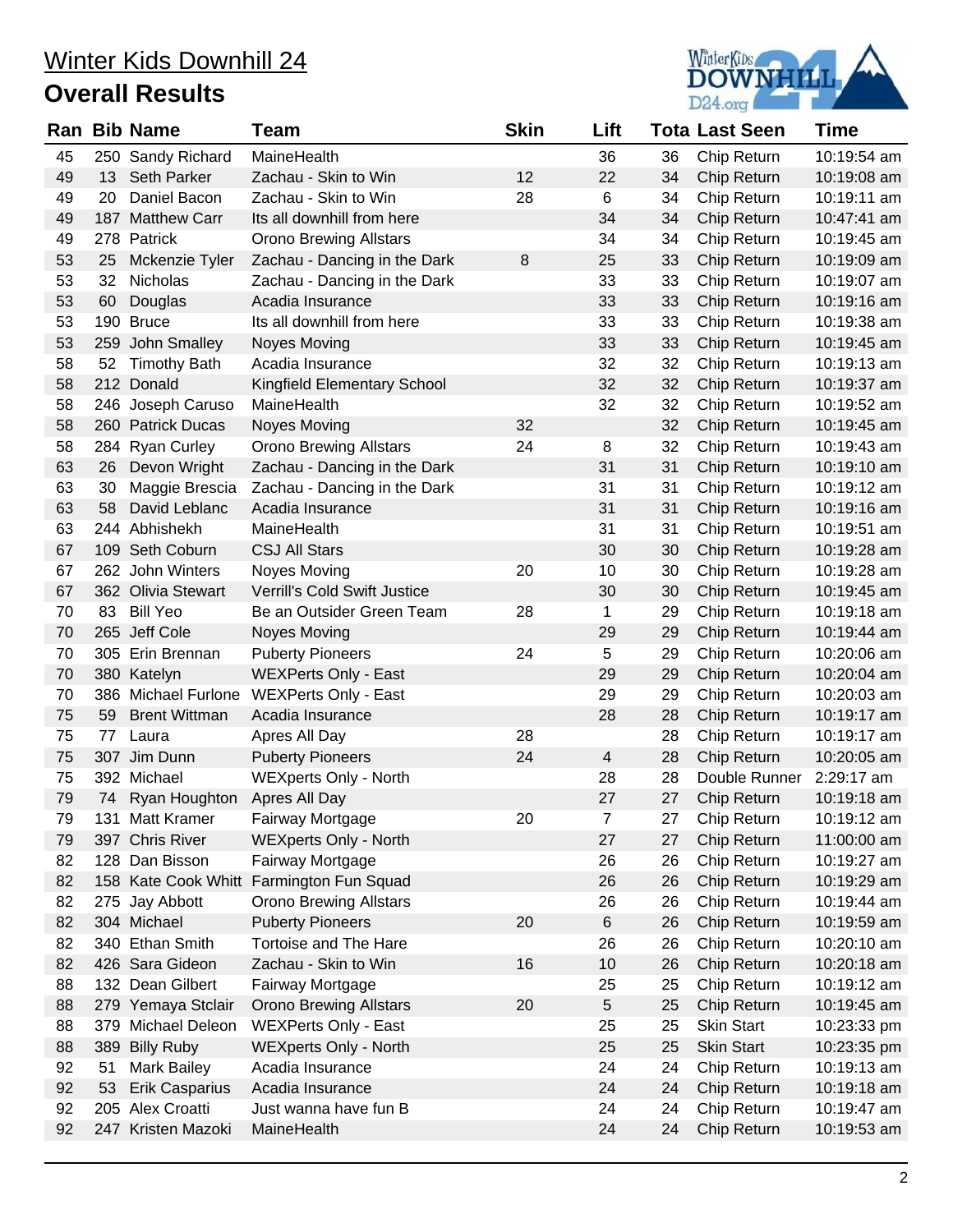

|     |         | <b>Ran Bib Name</b>  | Team                                      | <b>Skin</b> | Lift |    | <b>Tota Last Seen</b> | <b>Time</b> |
|-----|---------|----------------------|-------------------------------------------|-------------|------|----|-----------------------|-------------|
| 92  |         | 249 Ryan             | MaineHealth                               |             | 24   | 24 | Chip Return           | 10:19:54 am |
| 92  |         | 401 Chad Creelman    | <b>WEXPerts Only - West</b>               |             | 24   | 24 | Chip Return           | 10:20:19 am |
| 92  |         | 406 Adam             | <b>WEXPerts Only - West</b>               |             | 24   | 24 | Chip Return           | 10:20:18 am |
| 92  |         | 425 Maria Wright     | Just wanna have fun B                     |             | 24   | 24 | Chip Return           | 10:20:18 am |
| 100 |         | 117 Jackie Newell    | DC Business Moguls                        |             | 23   | 23 | Chip Return           | 10:19:27 am |
| 100 | 287 Tim |                      | Portside Real Estate Group                |             | 23   | 23 | Chip Return           | 10:19:45 am |
| 100 |         | 371 Robert Hover     | <b>Verrill's Cold Swift Justice</b>       |             | 23   | 23 | Chip Return           | 10:19:46 am |
| 103 |         | 121 Anthony Martin   | <b>DC Business Moguls</b>                 |             | 22   | 22 | Chip Return           | 10:19:11 am |
| 103 |         | 277 Nate 1           | <b>Orono Brewing Allstars</b>             |             | 22   | 22 | Chip Return           | 10:19:45 am |
| 105 | 50      | <b>Brad Stokes</b>   | Acadia Insurance                          |             | 21   | 21 | Chip Return           | 10:19:12 am |
| 105 |         | 119 Melissa Lizotte  | DC Business Moguls                        |             | 21   | 21 | Chip Return           | 10:19:28 am |
| 105 |         | 120 Janice Rogers    | DC Business Moguls                        |             | 21   | 21 | Chip Return           | 10:19:27 am |
| 105 |         | 127 Aaron Cannan     | Fairway Mortgage                          |             | 21   | 21 | Chip Return           | 10:19:27 am |
| 105 |         | 129 Sean Riley       | Fairway Mortgage                          |             | 21   | 21 | Chip Return           | 10:19:28 am |
| 105 |         | 388 Erica Plasse     | <b>WEXPerts Only - East</b>               |             | 21   | 21 | Chip Return           | 10:20:03 am |
| 105 |         | 405 Michelle Lopes   | <b>WEXPerts Only - West</b>               |             | 21   | 21 | Chip Return           | 10:20:18 am |
| 112 | 39      | Amy Taisey           | Zachau - I Just Wanna Have                | 12          | 8    | 20 | Chip Return           | 10:19:12 am |
| 112 | 55      | <b>Chelsea Clark</b> | Acadia Insurance                          |             | 20   | 20 | Chip Return           | 10:19:14 am |
| 112 |         |                      | 156 Daniel Patterson Farmington Fun Squad |             | 20   | 20 | Chip Return           | 10:19:30 am |
| 112 |         | 280 Lucas Stclair    | <b>Orono Brewing Allstars</b>             | 20          |      | 20 | Chip Return           | 10:19:46 am |
| 112 |         | 428 Charlie Zachau   | Zachau - Dancing in the Dark              | 20          |      | 20 | Chip Return           | 10:20:17 am |
| 117 |         | 114 Ethan Goroff     | DC Business Moguls                        |             | 19   | 19 | Double Runner         | 10:49:03 pm |
| 117 |         | 122 Whit Mitchell    | DC Business Moguls                        |             | 19   | 19 | Chip Return           | 10:19:12 am |
| 117 |         | 175 Antonio Peralta  | Goodwin Well & Water                      |             | 19   | 19 | Chip Return           | 10:47:40 am |
| 117 |         | 241 Keelin Trask     | MaineHealth                               |             | 19   | 19 | Chip Return           | 10:19:49 am |
| 117 |         | 267 Brent Noyes      | <b>Noyes Moving</b>                       |             | 19   | 19 | Chip Return           | 10:19:45 am |
| 117 |         | 274 Keith Manaker    | <b>Orono Brewing Allstars</b>             |             | 19   | 19 | Chip Return           | 10:19:43 am |
| 117 |         | 282 Heather Furth    | <b>Orono Brewing Allstars</b>             |             | 19   | 19 | Chip Return           | 10:19:28 am |
| 117 |         | 361 Pippa Huffard    | Verrill's Cold Swift Justice              |             | 19   | 19 | Chip Return           | 10:19:46 am |
| 117 |         | 404 Brian Fournier   | <b>WEXPerts Only - West</b>               |             | 19   | 19 | Chip Return           | 10:20:18 am |
| 126 | 40      | <b>Philip Taisey</b> | Zachau - I Just Wanna Have                | 12          | 6    | 18 | Chip Return           | 10:19:12 am |
| 126 |         | 123 Jeremy Benn      | Fairway Mortgage                          |             | 18   | 18 | Chip Return           | 10:19:12 am |
| 126 |         |                      | 398 Jeremiah Jacek WEXPerts Only - West   |             | 18   | 18 | Chip Return           | 10:20:04 am |
| 129 | 11      | Augustus             | Agren/West Mountain Ski                   |             | 17   | 17 | Chip Return           | 10:19:07 am |
| 129 | 43      | <b>Brooks More</b>   | Zachau - I Just Wanna Have                |             | 17   | 17 | Chip Return           | 10:19:08 am |
| 129 |         | 124 Spencer Plante   | Fairway Mortgage                          |             | 17   | 17 | Chip Return           | 10:19:13 am |
| 129 |         | 126 Brett Chambers   | <b>Fairway Mortgage</b>                   |             | 17   | 17 | Chip Return           | 10:19:27 am |
| 129 |         | 176 Julieta Peralta  | Goodwin Well & Water                      |             | 17   | 17 | Chip Return           | 10:47:40 am |
| 129 |         | 227 Jeff Perkins     | Livin' the Pie Life                       |             | 17   | 17 | Chip Return           | 10:19:51 am |
| 129 |         | 288 Allie Floyd      | Portside Real Estate Group                |             | 17   | 17 | Chip Return           | 10:19:45 am |
| 129 |         |                      | 420 Parker Swenson Triple Black Diamonds  |             | 17   | 17 | Chip Return           | 10:20:16 am |
| 129 |         | 422 Matt Boehmer     | <b>Orono Brewing Allstars</b>             |             | 17   | 17 | Chip Return           | 10:20:04 am |
| 138 | 38      | Susie Kendeigh       | Zachau - I Just Wanna Have                | 8           | 8    | 16 | Chip Return           | 10:19:11 am |
| 138 | 78      | Robert               | Apres All Day                             |             | 16   | 16 | Chip Return           | 10:19:17 am |
| 138 | 232     | Trayvon Miller       | Maine Public Health Association           |             | 16   | 16 | Chip Return           | 10:19:49 am |
| 141 | 2       | Thomas               | Agren/West Mountain Ski                   |             | 15   | 15 | Chip Return           | 10:19:09 am |
| 141 | 3       | Nick White           | Agren/West Mountain Ski                   |             | 15   | 15 | Chip Return           | 10:19:09 am |
| 141 | 75      | Zodie Rich           | Apres All Day                             |             | 15   | 15 | Chip Return           | 10:19:18 am |
|     |         |                      |                                           |             |      |    |                       |             |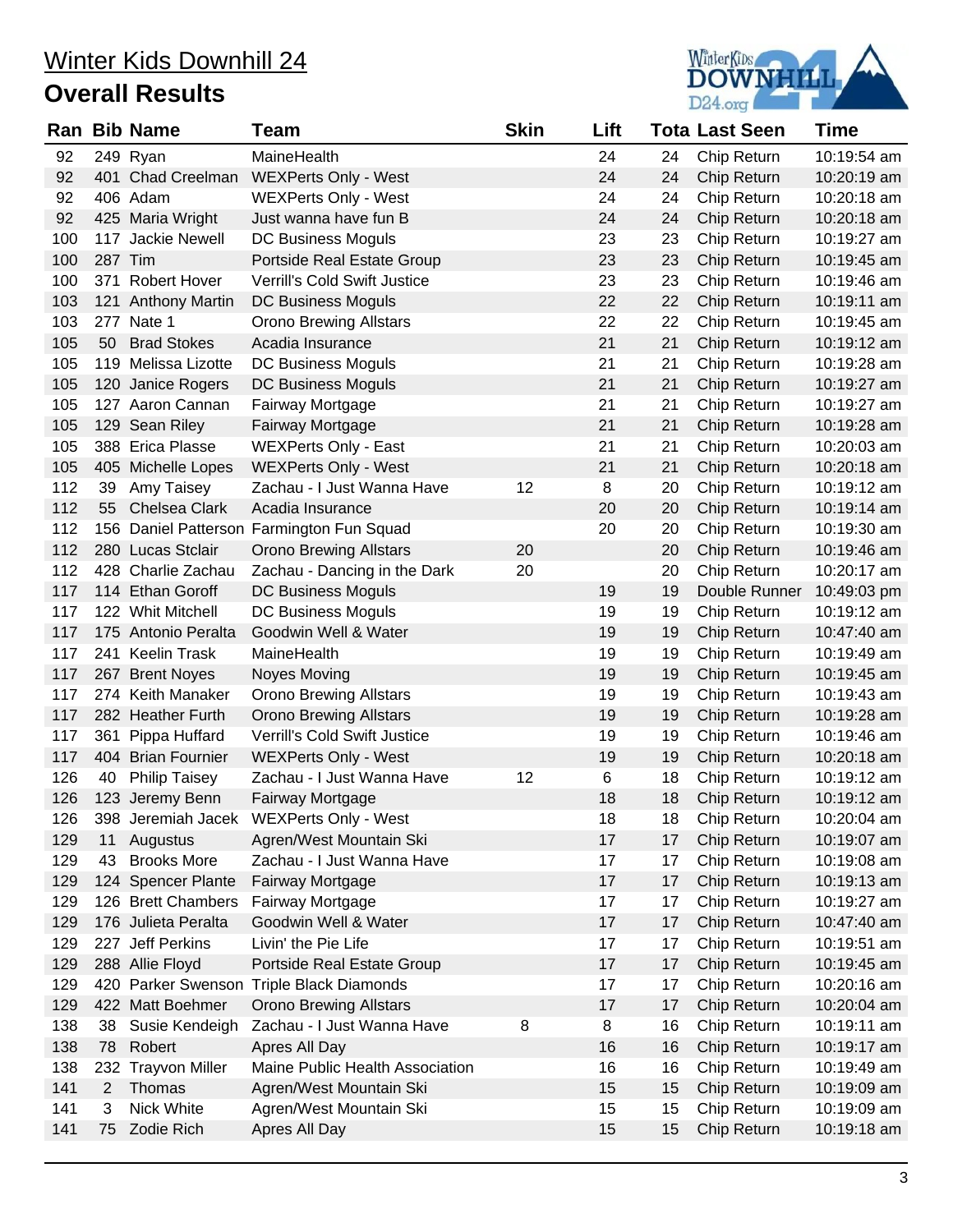

|     |                 | <b>Ran Bib Name</b>                    | Team                                      | <b>Skin</b> | Lift           |    | <b>Tota Last Seen</b> | <b>Time</b> |
|-----|-----------------|----------------------------------------|-------------------------------------------|-------------|----------------|----|-----------------------|-------------|
| 141 | 76              | Jillian Rich                           | Apres All Day                             |             | 15             | 15 | Chip Return           | 10:19:18 am |
| 141 | 84              | Ryan Larsen                            | Be an Outsider Green Team                 | 8           | $\overline{7}$ | 15 | Chip Return           | 10:19:18 am |
| 141 |                 | 168 John Mcgrath                       | <b>Franklin Printing</b>                  |             | 15             | 15 | Chip Return           | 11:00:00 am |
| 141 |                 | 169 Andrew                             | <b>Franklin Printing</b>                  | 4           | 11             | 15 | Chip Return           | 10:19:37 am |
| 141 |                 | 171 Jennifer                           | <b>Franklin Printing</b>                  | 4           | 11             | 15 | Chip Return           | 10:47:40 am |
| 141 |                 | 194 Joe Lajoie                         | Its all downhill from here                |             | 15             | 15 | Chip Return           | 11:00:00 am |
| 141 |                 | 224 Dan Thomson                        | Livin' the Pie Life                       |             | 15             | 15 | Chip Return           | 10:19:49 am |
| 141 |                 | 228 Gerard Murphy                      | Livin' the Pie Life                       |             | 15             | 15 | Chip Return           | 10:19:51 am |
| 141 |                 | 233 Lisa Miller                        | Maine Public Health Association           |             | 15             | 15 | Chip Return           | 10:19:49 am |
| 141 |                 | 234 Roy Miller                         | Maine Public Health Association           |             | 15             | 15 | Chip Return           | 10:19:50 am |
| 141 |                 | 238 Morgan Hynd                        | Maine Public Health Association           | 4           | 11             | 15 | Chip Return           | 10:19:52 am |
| 141 |                 | 302 Casey Kusche                       | <b>Puberty Pioneers</b>                   |             | 15             | 15 | Chip Return           | 10:24:31 am |
| 141 |                 | 303 Harry Walker                       | <b>Puberty Pioneers</b>                   |             | 15             | 15 | Chip Return           | 10:24:31 am |
| 157 | 5               | Jesse Klimaytis                        | Agren/West Mountain Ski                   |             | 14             | 14 | Double Runner         | 7:49:18 am  |
| 157 | 6               | <b>Daniel Pearl</b>                    | Agren/West Mountain Ski                   | 4           | 10             | 14 | Chip Return           | 10:19:10 am |
| 157 | 10              | Jeffrey Damico                         | Agren/West Mountain Ski                   |             | 14             | 14 | Chip Return           | 10:19:12 am |
| 157 | 35              | Nathan Hjelm                           | Zachau - Dancing in the Dark              |             | 14             | 14 | Chip Return           | 10:19:10 am |
| 157 | 57              | Patrick Gaetani                        | Acadia Insurance                          |             | 14             | 14 | Chip Return           | 10:19:18 am |
| 157 | 87              | Jason Lachance                         | Be an Outsider Green Team                 |             | 14             | 14 | Chip Return           | 10:19:17 am |
| 157 |                 | 116 Oakley Dyer                        | DC Business Moguls                        |             | 14             | 14 | Chip Return           | 10:27:57 am |
| 157 |                 | 125 Eric Schaeffer                     | Fairway Mortgage                          |             | 14             | 14 | Chip Return           | 10:19:27 am |
| 157 |                 | 170 Judi Richard                       | <b>Franklin Printing</b>                  |             | 14             | 14 | Chip Return           | 10:19:38 am |
| 157 |                 | 189 Eric Cummings                      | Its all downhill from here                |             | 14             | 14 | Chip Return           | 10:51:22 am |
| 157 |                 | 295 Scott Fabyan                       | Powdah8's - 2022                          |             | 14             | 14 | Chip Return           | 10:19:45 am |
| 157 |                 | 297 Justin Brewer                      | Powdah8's - 2022                          |             | 14             | 14 | Chip Return           | 10:19:45 am |
| 157 |                 | 312 Pam Denutte                        | Shamrock Sports &                         |             | 14             | 14 | Chip Return           | 10:19:54 am |
| 157 |                 | 367 Scott Anderson                     | Verrill's Cold Swift Justice              |             | 14             | 14 | Chip Return           | 10:20:03 am |
| 157 |                 | 407 Annika Batista                     | <b>WEXPerts Only - West</b>               |             | 14             | 14 | Chip Return           | 10:20:18 am |
| 157 |                 | 421 Don Oakes                          | Shamrock Sports &                         |             | 14             | 14 | Chip Return           | 10:20:19 am |
| 173 | 9               | Michael Milliken                       | Agren/West Mountain Ski                   |             | 13             | 13 | Chip Return           | 10:19:11 am |
| 173 | 12 <sub>2</sub> | Joseph                                 | Agren/West Mountain Ski                   |             | 13             | 13 | Chip Return           | 10:19:09 am |
| 173 |                 | 157 Phillip Gall                       | Farmington Fun Squad                      |             | 13             | 13 | Chip Return           | 10:19:30 am |
| 173 |                 | 167 Greg Prince                        | <b>Franklin Printing</b>                  |             | 13             | 13 | Chip Return           | 10:19:37 am |
| 173 |                 | 172 Timothy Sullivan Franklin Printing |                                           |             | 13             | 13 | Chip Return           | 10:47:40 am |
| 173 |                 | 173 Tyler Mcgarry                      | Goodwin Well & Water                      |             | 13             | 13 | Chip Return           | 10:47:41 am |
| 173 |                 | 209 Ruby Hansack                       | Kingfield Elementary School               |             | 13             | 13 | Chip Return           | 10:19:46 am |
| 173 |                 | 217 Amelia Prince                      | Kingfield Elementary School               |             | 13             | 13 | Chip Return           | 10:19:47 am |
| 173 |                 | 291 Connor Brewer                      | Powdah8's - 2022                          |             | 13             | 13 | Chip Return           | 10:19:28 am |
| 173 |                 | 298 Tyler Richard                      | Powdah8's - 2022                          |             | 13             | 13 | Chip Return           | 10:19:45 am |
| 173 |                 | 299 Loren Blair                        | Powdah8's - 2022                          |             | 13             | 13 | Chip Return           | 10:19:45 am |
| 173 |                 | 359 Erik Swenson                       | <b>Triple Black Diamonds</b>              |             | 13             | 13 | Chip Return           | 10:20:04 am |
| 173 |                 | 400 Jamie Clisham                      | <b>WEXPerts Only - West</b>               |             | 13             | 13 | Chip Return           | 10:20:04 am |
| 186 | 46              |                                        | Derek Converse Zachau - I Just Wanna Have |             | 12             | 12 | Chip Return           | 10:19:10 am |
| 186 | 63              |                                        | Matthew Bureau ACE Corporation            |             | 12             | 12 | Chip Return           | 10:19:18 am |
| 186 |                 | 130 Jason Bisson                       | Fairway Mortgage                          |             | 12             | 12 | Chip Return           | 10:19:28 am |
| 186 |                 | 292 Carl Barr                          | Powdah8's - 2022                          |             | 12             | 12 | Double Runner         | 6:34:09 pm  |
| 186 |                 | 300 Derrick Hill                       | Powdah8's - 2022                          |             | 12             | 12 | Chip Return           | 10:19:45 am |
| 186 |                 | 364 Derek Rocha                        | Verrill's Cold Swift Justice              |             | 12             | 12 | Chip Return           | 10:19:59 am |
|     |                 |                                        |                                           |             |                |    |                       |             |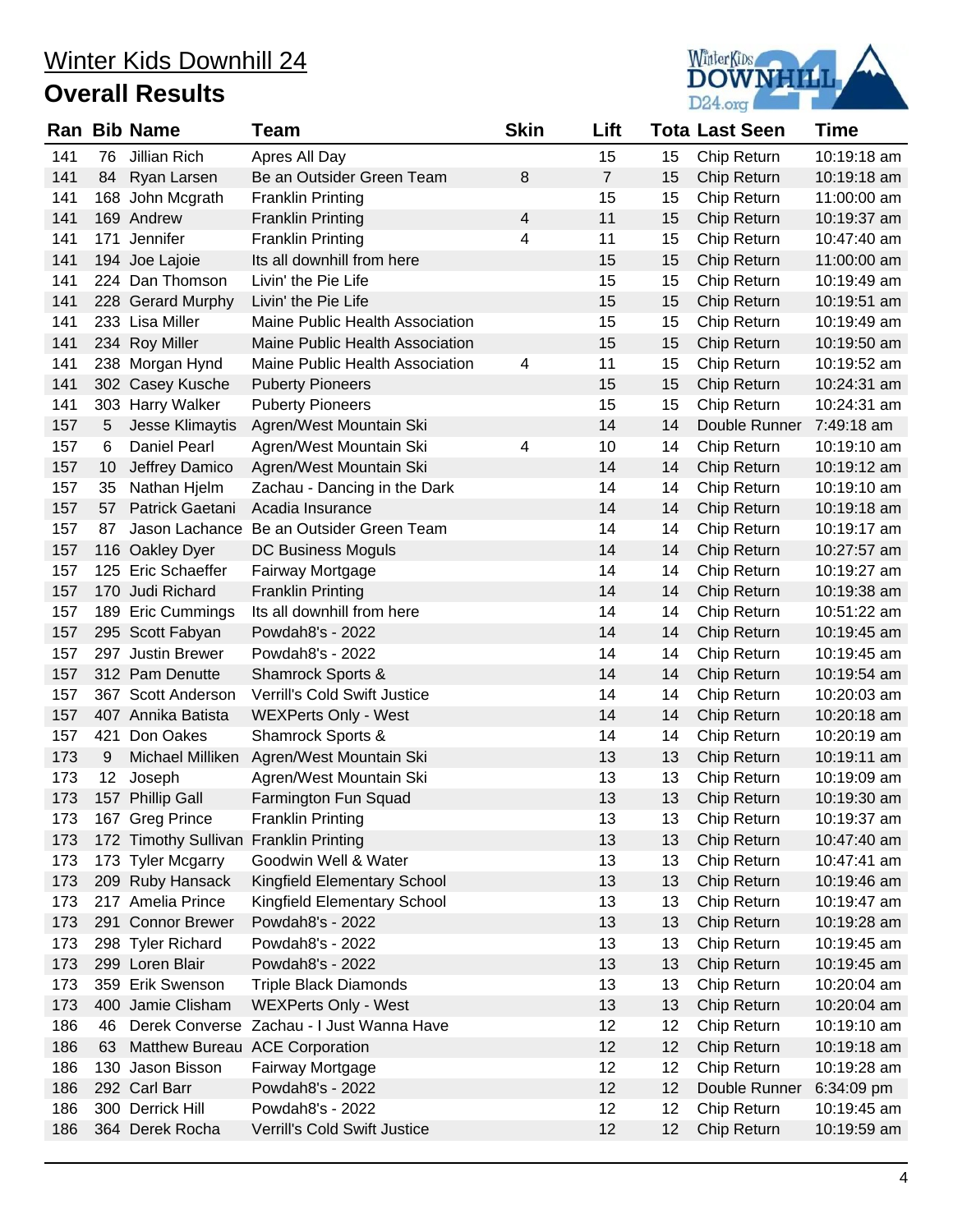

|     |    | <b>Ran Bib Name</b> | Team                                      | <b>Skin</b> | Lift             |    | <b>Tota Last Seen</b> | <b>Time</b> |
|-----|----|---------------------|-------------------------------------------|-------------|------------------|----|-----------------------|-------------|
| 186 |    | 366 Will Stiles     | Verrill's Cold Swift Justice              |             | 12               | 12 | Chip Return           | 10:20:02 am |
| 193 | 1  | Jason Agren         | Agren/West Mountain Ski                   |             | 11               | 11 | Chip Return           | 10:19:09 am |
| 193 |    | 112 Michael Lauter  | DC Business Moguls                        |             | 11               | 11 | Chip Return           | 10:19:12 am |
| 193 |    | 113 Carla Lauter    | <b>DC Business Moguls</b>                 |             | 11               | 11 | Chip Return           | 10:19:12 am |
| 193 |    | 174 Amanda Peralta  | Goodwin Well & Water                      |             | 11               | 11 | Chip Return           | 10:47:41 am |
| 193 |    | 207 Malina          | Kingfield Elementary School               |             | 11               | 11 | Chip Return           | 10:19:47 am |
| 193 |    | 223 Matt Bowden     | Livin' the Pie Life                       |             | 11               | 11 | Chip Return           | 10:19:38 am |
| 193 |    | 229 Frank Gioffre   | Livin' the Pie Life                       |             | 11               | 11 | Chip Return           | 10:19:53 am |
| 193 |    | 256 Brett Johnson   | <b>MSDCo. and Friends</b>                 |             | 11               | 11 | Chip Return           | 10:19:45 am |
| 193 |    | 330 William Malloy  | The Malloy Firm                           |             | 11               | 11 | Chip Return           | 10:20:10 am |
| 193 |    | 338 Michael Malloy  | The Malloy Firm                           |             | 11               | 11 | Chip Return           | 10:20:10 am |
| 193 |    | 384 Kimberly        | <b>WEXPerts Only - East</b>               |             | 11               | 11 | Chip Return           | 10:19:59 am |
| 193 |    | 387 Carol Weeman    | <b>WEXPerts Only - East</b>               |             | 11               | 11 | Chip Return           | 10:20:03 am |
| 193 |    | 403 Jim Brady       | <b>WEXPerts Only - West</b>               |             | 11               | 11 | Chip Return           | 10:20:18 am |
| 193 |    | 408 Jansen Savic    | <b>WEXPerts Only - West</b>               |             | 11               | 11 | Chip Return           | 10:20:16 am |
| 193 |    | 427 Becka           | MaineHealth                               |             | 11               | 11 | Chip Return           | 10:20:18 am |
| 208 |    | 47 Finn Hadlock     | Zachau - I Just Wanna Have                |             | 10               | 10 | Chip Return           | 10:19:11 am |
| 208 | 94 | Mike Simensky       | Be an Outsider Green Team                 |             | 10               | 10 | Chip Return           | 10:19:18 am |
| 208 |    | 179 Conlin Goodwin  | Goodwin Well & Water                      |             | 10               | 10 | Chip Return           | 10:19:37 am |
| 208 |    | 220 Tom Gale        | Livin' the Pie Life                       |             | 10               | 10 | Chip Return           | 10:19:53 am |
| 208 |    | 253 Jackson Cuva    | Misfit Moose                              |             | 10               | 10 | Chip Return           | 10:19:44 am |
| 208 |    | 254 William Roan    | <b>Misfit Moose</b>                       |             | 10               | 10 | Chip Return           | 10:19:44 am |
| 208 |    | 270 Joe O'neil      | oneil family powDer 24                    |             | 10               | 10 | Chip Return           | 10:19:45 am |
| 208 |    | 360 Allan Rollo     | <b>Triple Black Diamonds</b>              |             | 10               | 10 | Chip Return           | 10:20:04 am |
| 208 |    | 369 Brett Leland    | <b>Verrill's Cold Swift Justice</b>       |             | 10               | 10 | Chip Return           | 10:20:04 am |
| 208 |    | 390 Devon Darling   | <b>WEXperts Only - North</b>              |             | 10               | 10 | Chip Return           | 10:20:04 am |
| 208 |    |                     | 391 Marcus Mcintyre WEXperts Only - North |             | 10               | 10 | Chip Return           | 10:19:45 am |
| 219 |    | 56 Zack Frechette   | Acadia Insurance                          |             | $\boldsymbol{9}$ | 9  | Chip Return           | 10:19:17 am |
| 219 | 64 | Peter Igneri        | <b>ACE Corporation</b>                    |             | 9                | 9  | Chip Return           | 10:19:18 am |
| 219 | 66 | Michael             | <b>ACE Corporation</b>                    |             | 9                | 9  | Chip Return           | 10:19:18 am |
| 219 | 67 | Leif Kerkela        | <b>ACE Corporation</b>                    |             | 9                | 9  | Chip Return           | 10:19:17 am |
| 219 | 73 | Michael             | Apres All Day                             |             | 9                | 9  | Chip Return           | 10:19:18 am |
| 219 |    | 185 Bobby Lajoie    | Its all downhill from here                |             | 9                | 9  | Chip Return           | 10:53:59 am |
| 219 |    | 188 William         | Its all downhill from here                |             | 9                | 9  | Chip Return           | 10:51:08 am |
| 219 |    | 221 Trevor Gale     | Livin' the Pie Life                       |             | 9                | 9  | Chip Return           | 10:19:37 am |
| 219 |    | 268 Autumn O'neil   | oneil family powDer 24                    |             | 9                | 9  | Chip Return           | 10:19:45 am |
| 219 |    | 271 Michael Scalia  | oneil family powDer 24                    |             | 9                | 9  | Chip Return           | 10:19:29 am |
| 219 |    | 272 Thomas Scalia   | oneil family powDer 24                    |             | 9                | 9  | Chip Return           | 10:19:28 am |
| 219 |    | 289 Heather         | Portside Real Estate Group                |             | 9                | 9  | Chip Return           | 10:19:45 am |
| 219 |    | 393 Brandon         | <b>WEXperts Only - North</b>              |             | 9                | 9  | Chip Return           | 10:19:59 am |
| 219 |    | 395 Sarah Terison   | <b>WEXperts Only - North</b>              |             | 9                | 9  | Chip Return           | 10:20:03 am |
| 219 |    | 396 Ryan Bilodeau   | <b>WEXperts Only - North</b>              |             | 9                | 9  | Chip Return           | 10:20:03 am |
| 234 | 65 | Kristin Vogell      | <b>ACE Corporation</b>                    |             | 8                | 8  | Chip Return           | 10:19:18 am |
| 234 | 79 | Jessica             | <b>Atlantic FCU</b>                       |             | 8                | 8  | Chip Return           | 10:19:17 am |
| 234 | 80 | <b>Chris Perry</b>  | <b>Atlantic FCU</b>                       |             | 8                | 8  | Chip Return           | 10:19:17 am |
| 234 |    | 82 Andrew Lee       | <b>Atlantic FCU</b>                       |             | 8                | 8  | Chip Return           | 10:19:18 am |
| 234 | 86 | <b>Brent Vanni</b>  | Be an Outsider Green Team                 |             | 8                | 8  | Chip Return           | 10:19:18 am |
| 234 |    | 181 Aimee Goodwin   | Goodwin Well & Water                      |             | 8                | 8  | Chip Return           | 10:53:49 am |
|     |    |                     |                                           |             |                  |    |                       |             |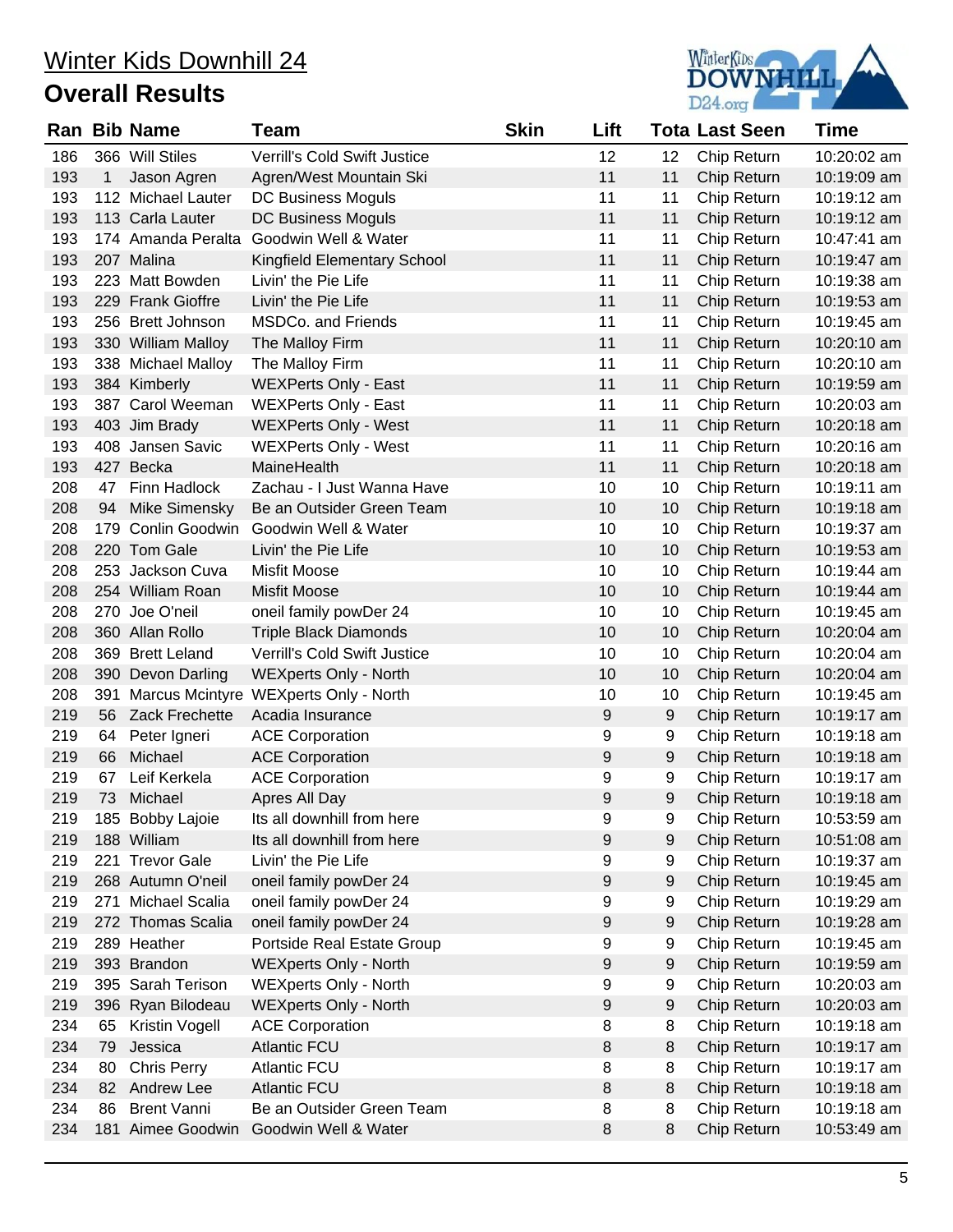

|     |                | Ran Bib Name          | Team                                          | <b>Skin</b> | Lift           |                | Tota Last Seen | Time        |
|-----|----------------|-----------------------|-----------------------------------------------|-------------|----------------|----------------|----------------|-------------|
| 234 |                |                       | 193 Stephen Cooper Its all downhill from here |             | 8              | 8              | Chip Return    | 10:47:41 am |
| 234 |                | 222 Jamie Bowden      | Livin' the Pie Life                           |             | 8              | 8              | Chip Return    | 10:19:37 am |
| 234 |                | 273 Christopher       | oneil family powDer 24                        |             | 8              | 8              | Chip Return    | 10:19:28 am |
| 234 |                | 325 Joel Doyon        | <b>Strong Elementary School</b>               |             | 8              | 8              | Chip Return    | 10:20:08 am |
| 234 |                | 357 Kathryn           | <b>Triple Black Diamonds</b>                  |             | 8              | 8              | Chip Return    | 10:20:04 am |
| 234 |                | 365 Kimberly Couch    | Verrill's Cold Swift Justice                  |             | 8              | 8              | Chip Return    | 10:20:02 am |
| 234 |                | 381 Lisa Kennedy      | <b>WEXPerts Only - East</b>                   |             | 8              | 8              | Chip Return    | 10:19:46 am |
| 234 |                | 382 Tyler Martin      | <b>WEXPerts Only - East</b>                   |             | 8              | 8              | Chip Return    | 10:19:45 am |
| 248 |                | 62 Heidi Igneri       | <b>ACE Corporation</b>                        |             | $\overline{7}$ | $\overline{7}$ | Chip Return    | 10:19:18 am |
| 248 | 69             | Eric Vogell           | <b>ACE Corporation</b>                        |             | $\overline{7}$ | $\overline{7}$ | Chip Return    | 10:19:17 am |
| 248 | 81             | <b>Todd Ray</b>       | <b>Atlantic FCU</b>                           |             | $\overline{7}$ | $\overline{7}$ | Chip Return    | 10:19:18 am |
| 248 | 89             | <b>Chris Gailey</b>   | Be an Outsider Green Team                     |             | $\overline{7}$ | $\overline{7}$ | Chip Return    | 10:19:17 am |
| 248 | 90             | John Perry            | Be an Outsider Green Team                     |             | $\overline{7}$ | $\overline{7}$ | Chip Return    | 10:47:40 am |
| 248 | 95             | Jon Morrill           | <b>BODE &amp; FOREST MORRILL</b>              |             | $\overline{7}$ | $\overline{7}$ | Chip Return    | 10:19:18 am |
| 248 |                | 165 Gregory Nemi      | <b>Franklin Printing</b>                      |             | $\overline{7}$ | $\overline{7}$ | Chip Return    | 10:47:40 am |
| 248 |                | 184 Scott Abbotts     | Goodwin Well & Water                          |             | $\overline{7}$ | $\overline{7}$ | Chip Return    | 10:52:56 am |
| 248 |                | 226 Sean Hobson       | Livin' the Pie Life                           |             | $\overline{7}$ | $\overline{7}$ | Chip Return    | 10:19:51 am |
| 248 |                | 269 Joey O'neil       | oneil family powDer 24                        |             | $\overline{7}$ | $\overline{7}$ | Chip Return    | 10:19:45 am |
| 248 |                | 290 Jamie Sparta      | Portside Real Estate Group                    |             | $\overline{7}$ | $\overline{7}$ | Chip Return    | 10:19:46 am |
| 248 |                | 324 Gabby Doyon       | <b>Strong Elementary School</b>               |             | $\overline{7}$ | $\overline{7}$ | Chip Return    | 10:19:59 am |
| 248 |                | 328 Jennie Malloy     | The Malloy Firm                               |             | $\overline{7}$ | 7              | Chip Return    | 10:20:10 am |
| 248 |                | 331 Sawyer            | The Malloy Firm                               |             | $\overline{7}$ | $\overline{7}$ | Chip Return    | 10:19:54 am |
| 248 |                | 353 Stella Santucci   | <b>Triple Black Diamonds</b>                  |             | $\overline{7}$ | $\overline{7}$ | Chip Return    | 10:54:51 am |
| 248 |                | 354 Chloe Santucci    | <b>Triple Black Diamonds</b>                  |             | $\overline{7}$ | $\overline{7}$ | Chip Return    | 10:54:44 am |
| 248 |                | 356 Martha Taylor     | <b>Triple Black Diamonds</b>                  |             | $\overline{7}$ | $\overline{7}$ | Chip Return    | 10:20:02 am |
| 248 |                | 424 Vanessa Lee       | Zachau - I Just Wanna Have                    |             | $\overline{7}$ | $\overline{7}$ | Chip Return    | 10:20:05 am |
| 266 | $\overline{7}$ | <b>Todd Wilcoxson</b> | Agren/West Mountain Ski                       |             | 6              | 6              | Chip Return    | 10:19:10 am |
| 266 | 8              | Eric Agren            | Agren/West Mountain Ski                       |             | 6              | 6              | Chip Return    | 10:19:10 am |
| 266 | 61             | Lindsey Kerkela       | <b>ACE Corporation</b>                        |             | 6              | 6              | Chip Return    | 10:19:18 am |
| 266 | 85             | <b>Lindsay Clunie</b> | Be an Outsider Green Team                     |             | 6              | 6              | Chip Return    | 10:19:18 am |
| 266 | 88             | Stephen Wells         | Be an Outsider Green Team                     |             | 6              | 6              | Chip Return    | 10:19:17 am |
| 266 | 92             | <b>Thomas Carroll</b> | Be an Outsider Green Team                     |             | 6              | 6              | Chip Return    | 10:19:18 am |
| 266 |                | 110 Ej Googins        | <b>CSJ All Stars</b>                          |             | 6              | 6              | Chip Return    | 10:19:28 am |
| 266 |                | 177 Annah Rothe       | Goodwin Well & Water                          |             | 6              | 6              | Chip Return    | 10:19:37 am |
| 266 |                | 178 Gavin Rothe       | Goodwin Well & Water                          |             | 6              | 6              | Chip Return    | 10:19:37 am |
| 266 |                | 186 Matthew Tardiff   | Its all downhill from here                    |             | 6              | 6              | Chip Return    | 10:50:40 am |
| 266 |                | 230 Cassandra         | Livin' the Pie Life                           |             | 6              | 6              | Chip Return    | 10:19:54 am |
| 266 |                | 231 Liam Dunn         | Maine Public Health Association               |             | 6              | 6              | Chip Return    | 10:19:49 am |
| 266 |                | 383 Annie Drew        | <b>WEXPerts Only - East</b>                   |             | 6              | 6              | Chip Return    | 10:19:46 am |
| 279 | 41             | Nicholas              | Zachau - I Just Wanna Have                    |             | 5              | 5              | Chip Return    | 10:19:07 am |
| 279 | 45             | Maureen               | Zachau - I Just Wanna Have                    |             | 5              | 5              | Chip Return    | 10:19:10 am |
| 279 | 91             | Katie Estabrook       | Be an Outsider Green Team                     |             | 5              | 5              | Chip Return    | 10:19:18 am |
| 279 | 96             | <b>Holly Morrill</b>  | <b>BODE &amp; FOREST MORRILL</b>              |             | 5              | 5              | Chip Return    | 10:19:18 am |
| 279 |                | 107 Sarah Coburn      | <b>CSJ All Stars</b>                          |             | 5              | 5              | Chip Return    | 10:19:27 am |
| 279 |                | 180 Nola Goodwin      | Goodwin Well & Water                          |             | 5              | 5              | Chip Return    | 10:19:38 am |
| 279 |                | 210 Brandon           | Kingfield Elementary School                   |             | 5              | 5              | Chip Return    | 10:19:46 am |
| 279 |                | 235 Meg Patterson     | Maine Public Health Association               |             | 5              | 5              | Chip Return    | 10:19:51 am |
| 279 |                | 236 William Tilton    | Maine Public Health Association               |             | 5              | 5              | Chip Return    | 10:19:51 am |
|     |                |                       |                                               |             |                |                |                |             |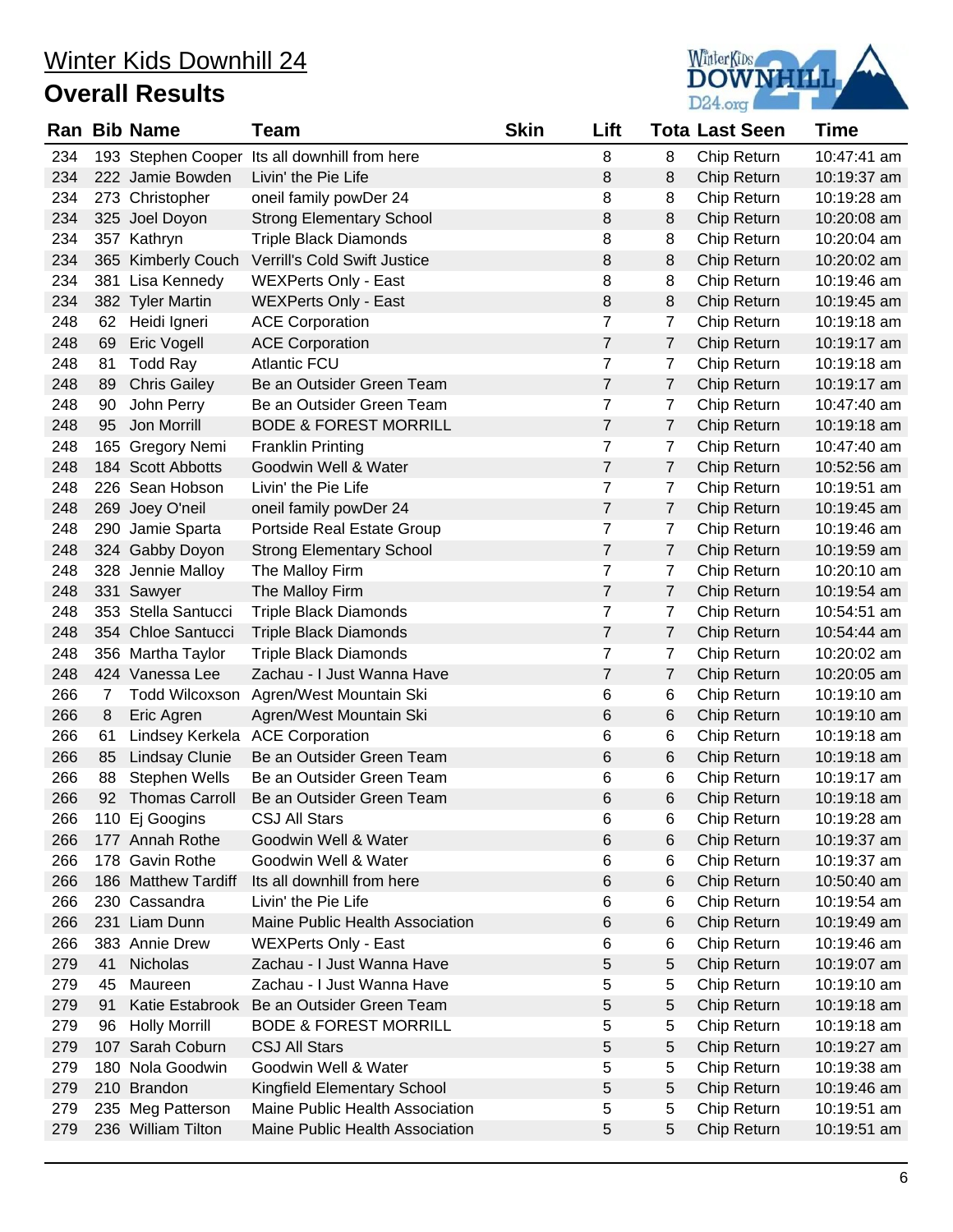

|              |         | <b>Ran Bib Name</b> | Team                            | <b>Skin</b> | Lift           |                | <b>Tota Last Seen</b> | Time        |
|--------------|---------|---------------------|---------------------------------|-------------|----------------|----------------|-----------------------|-------------|
| 279          |         | 237 David Hampton   | Maine Public Health Association |             | 5              | 5              | Chip Return           | 10:19:51 am |
| 279          |         | 286 Meghan          | Portside Real Estate Group      |             | 5              | 5              | Chip Return           | 10:19:45 am |
| 279          |         | 301 Raymond         | <b>Puberty Pioneers</b>         |             | 5              | 5              | Chip Return           | 10:19:46 am |
| 279          |         | 323 Maggie Doyon    | <b>Strong Elementary School</b> |             | 5              | 5              | Chip Return           | 10:19:54 am |
| 279          |         | 355 Drew Swenson    | <b>Triple Black Diamonds</b>    |             | 5              | 5              | Chip Return           | 10:20:02 am |
| 293          |         | 72 Jared Lamey      | <b>ACE Corporation</b>          |             | 4              | 4              | Chip Return           | 10:19:18 am |
| 293          |         | 195 Travis Steward  | Its all downhill from here      |             | 4              | 4              | Chip Return           | 10:00:00 am |
| 293          |         | 215 Lorenzo Warren  | Kingfield Elementary School     |             | 4              | 4              | Chip Return           | 10:19:47 am |
| 293          |         | 216 Jonathan        | Kingfield Elementary School     |             | 4              | 4              | Chip Return           | 10:19:47 am |
| 293          | 306 Ben |                     | <b>Puberty Pioneers</b>         |             | 4              | $\overline{4}$ | Double Runner         | 1:45:46 pm  |
| 293          |         | 358 Meade           | <b>Triple Black Diamonds</b>    |             | 4              | 4              | Chip Return           | 10:20:04 am |
| 293          |         | 370 Danielle Starr  | Verrill's Cold Swift Justice    |             | 4              | $\overline{4}$ | Chip Return           | 10:20:04 am |
| 293          |         | 423 Charity Carlson | <b>WEXPerts Only - East</b>     |             | 4              | $\overline{4}$ | Chip Return           | 10:20:05 am |
| 301          |         | 315 Baxter Corcoran | Shamrock Sports &               |             | 3              | 3              | Chip Return           | 10:20:08 am |
| 301          |         | 316 Melissa Smith   | Shamrock Sports &               |             | 3              | 3              | Chip Return           | 10:20:09 am |
| 301          |         | 326 Kathy Doyon     | <b>Strong Elementary School</b> |             | 3              | 3              | Chip Return           | 10:20:09 am |
| 301          |         | 329 Elodie Malloy   | The Malloy Firm                 |             | 3              | 3              | Chip Return           | 10:20:11 am |
| 305          |         | 108 Emeline O'neil  | <b>CSJ All Stars</b>            |             | $\overline{2}$ | $\overline{2}$ | Chip Return           | 10:19:27 am |
| 305          |         | 111 Kasey Suitor    | <b>CSJ All Stars</b>            |             | 2              | 2              | Chip Return           | 10:19:11 am |
| 305          |         | 166 Ann Nemi        | <b>Franklin Printing</b>        |             | $\overline{2}$ | $\overline{2}$ | Chip Return           | 10:19:37 am |
| 305          |         | 182 Ryan Keith      | Goodwin Well & Water            |             | $\overline{2}$ | $\overline{2}$ | Chip Return           | 10:53:39 am |
| 305          |         | 183 Liz Rothe       | Goodwin Well & Water            |             | $\overline{2}$ | $\overline{2}$ | Chip Return           | 10:53:32 am |
| 305          |         | 208 Erica Luce      | Kingfield Elementary School     |             | $\overline{2}$ | 2              | Chip Return           | 10:19:47 am |
| 305          |         | 213 Jessica Hughes  | Kingfield Elementary School     |             | $\mathbf{2}$   | 2              | Chip Return           | 10:19:39 am |
| 305          |         | 313 Brian Corcoran  | Shamrock Sports &               |             | $\overline{2}$ | 2              | Chip Return           | 10:19:54 am |
| 305          |         | 333 Paula           | The Malloy Firm                 |             | $\overline{2}$ | $\overline{2}$ | Chip Return           | 10:19:55 am |
| Kid's Cup    |         |                     |                                 |             |                |                |                       |             |
| 1            |         | 135 Ben Barrett     | Fairway Return of the Joey's    |             | 44             | 44             | Chip Return           | 10:19:27 am |
| $\mathbf{1}$ |         | 136 Finnian Furtney | Fairway Return of the Joey's    |             | 44             | 44             | Chip Return           | 10:19:27 am |
| 1            |         | 137 Bobby Strong    | Fairway Return of the Joey's    |             | 44             | 44             | Chip Return           | 10:19:27 am |
| 1            |         | 138 Silvi Strong    | Fairway Return of the Joey's    |             | 44             | 44             | Chip Return           | 10:19:28 am |
| 1            |         | 139 Connor Bowen    | Fairway Return of the Joey's    |             | 44             | 44             | Chip Return           | 10:19:28 am |
| 1            |         | 140 Jack White      | Fairway Return of the Joey's    |             | 44             | 44             | Chip Return           | 10:19:27 am |
| 1            |         | 141 Sophie Yilmaz   | Fairway Return of the Joey's    |             | 44             | 44             | Chip Return           | 10:19:13 am |
| 1            |         | 142 Sadie Kramer    | Fairway Return of the Joey's    |             | 44             | 44             | Chip Return           | 10:19:13 am |
| 1            |         | 143 Alex Gilbert    | Fairway Return of the Joey's    |             | 44             | 44             | Chip Return           | 10:19:25 am |
| 1            |         | 144 Jack Gilbert    | Fairway Return of the Joey's    |             | 44             | 44             | Chip Return           | 10:19:27 am |
| 1            |         | 145 Rosie St. Cyr   | Fairway Return of the Joey's    |             | 44             | 44             | Chip Return           | 10:19:27 am |
| $\mathbf{1}$ |         | 146 Luci Bourgeois  | Fairway Return of the Joey's    |             | 44             | 44             | Chip Return           | 10:19:27 am |
| 1            |         | 317 Annalena        | Ski The Least                   |             | 44             | 44             | Chip Return           | 10:20:10 am |
| 1            |         | 318 Cyrus Blake     | Ski The Least                   |             | 44             | 44             | Chip Return           | 10:20:05 am |
| 1            |         | 319 Holden          | Ski The Least                   |             | 44             | 44             | Chip Return           | 10:20:05 am |
| $\mathbf{1}$ |         | 320 Ruby Dwyer      | Ski The Least                   |             | 44             | 44             | Chip Return           | 10:20:05 am |
| 1            |         | 341 Elias Burrill   | Trailblazers                    |             | 44             | 44             | Chip Return           | 10:19:54 am |
| 1            |         | 373 Charlie Hornor  | <b>Waynflete Flyers</b>         |             | 44             | 44             | Chip Return           | 10:19:45 am |
| 1            |         | 375 Dudley          | <b>Waynflete Flyers</b>         |             | 44             | 44             | Chip Return           | 10:20:02 am |
| $\mathbf{1}$ |         | 376 Henry Kerr      | <b>Waynflete Flyers</b>         |             | 44             | 44             | Chip Return           | 10:20:02 am |
| 1            |         | 377 Oscar Twining   | <b>Waynflete Flyers</b>         |             | 44             | 44             | Chip Return           | 10:20:04 am |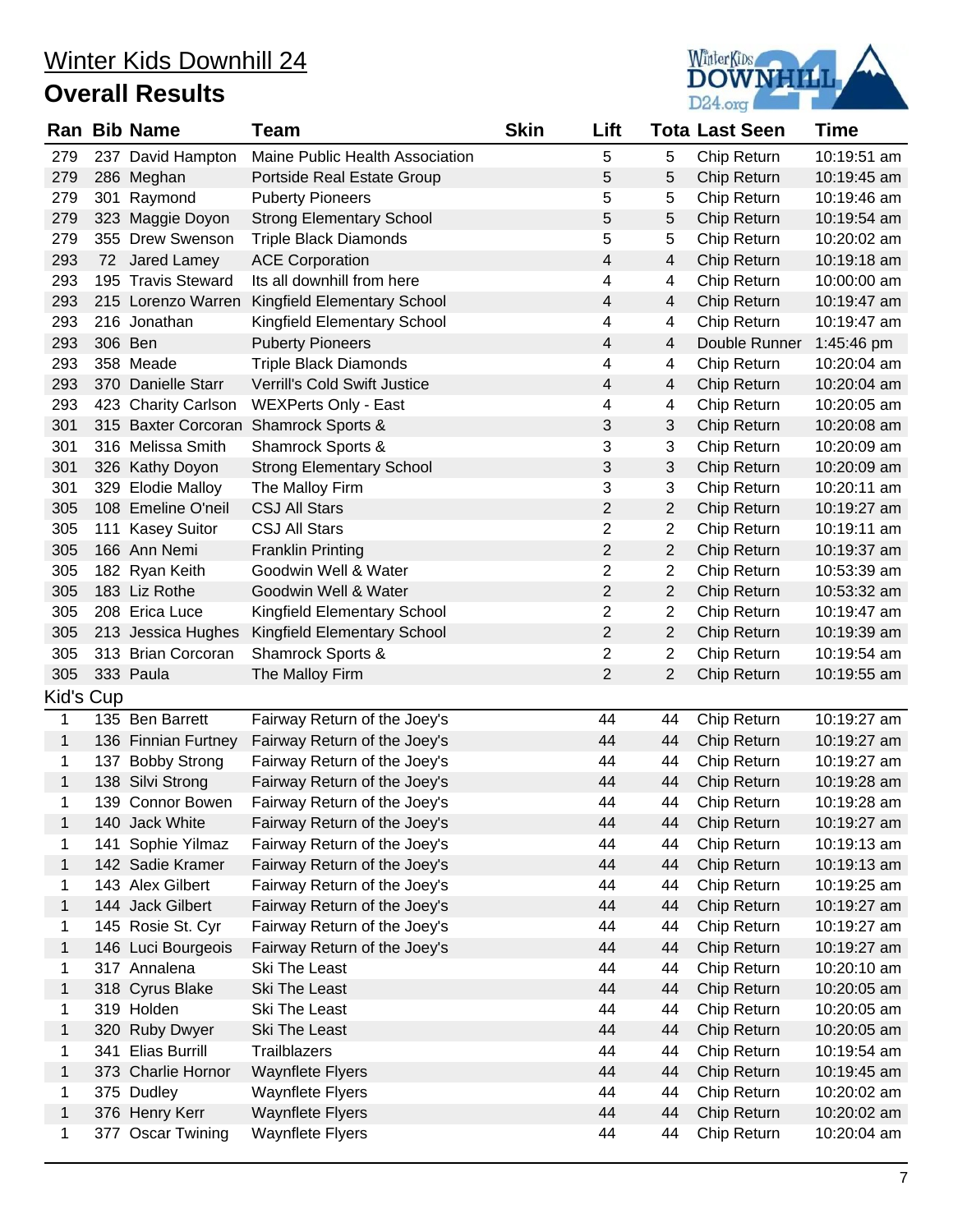

|    |    | Ran Bib Name                      | Team                             | <b>Skin</b> | Lift |    | <b>Tota Last Seen</b> | <b>Time</b> |
|----|----|-----------------------------------|----------------------------------|-------------|------|----|-----------------------|-------------|
| 22 |    | 159 Nora Eames                    | FC Richmond                      |             | 43   | 43 | Chip Return           | 10:19:29 am |
| 22 |    | 160 Clio Eames                    | FC Richmond                      |             | 43   | 43 | Chip Return           | 10:19:29 am |
| 22 |    | 321 Patrick                       | Ski The Least                    |             | 43   | 43 | Chip Return           | 10:19:54 am |
| 22 |    | 322 Otto Schoenthal               | Ski The Least                    |             | 43   | 43 | Chip Return           | 10:19:54 am |
| 22 |    | 372 Joseph Dupree                 | <b>Waynflete Flyers</b>          |             | 43   | 43 | Chip Return           | 10:19:45 am |
| 27 |    | 374 Oliver Eames                  | <b>Waynflete Flyers</b>          |             | 40   | 40 | Chip Return           | 10:19:59 am |
| 28 |    | 309 Cole Francis                  | <b>Purple Pineapples</b>         |             | 39   | 39 | Chip Return           | 10:20:05 am |
| 28 |    | 414 Hayden                        | York All Stars                   |             | 39   | 39 | Chip Return           | 11:00:00 am |
| 28 |    | 416 James Burke                   | York All Stars                   |             | 39   | 39 | Chip Return           | 10:20:18 am |
| 31 |    | 350 Sam Morris                    | Trailblazers                     |             | 37   | 37 | Chip Return           | 10:20:11 am |
| 31 |    | 418 Harper Jellison               | York All Stars                   |             | 37   | 37 | Chip Return           | 10:20:16 am |
| 33 |    | 413 Riley Atkinson                | York All Stars                   |             | 36   | 36 | Chip Return           | 10:20:19 am |
| 33 |    | 419 Flynn Mcallister              | York All Stars                   |             | 36   | 36 | Chip Return           | 10:20:16 am |
| 35 |    | 351 Carter Costello               | Trailblazers                     |             | 35   | 35 | Chip Return           | 10:19:45 am |
| 35 |    | 412 Owen Rusiecki                 | York All Stars                   |             | 35   | 35 | Chip Return           | 10:20:19 am |
| 37 |    | 311 Avery Starks                  | <b>Purple Pineapples</b>         |             | 34   | 34 | Chip Return           | 10:19:54 am |
| 37 |    | 342 Bryson Jack                   | Trailblazers                     |             | 34   | 34 | Chip Return           | 10:19:55 am |
| 37 |    | 352 Joe Morris                    | Trailblazers                     |             | 34   | 34 | Chip Return           | 10:19:45 am |
| 37 |    | 415 Emily Wallace                 | York All Stars                   |             | 34   | 34 | Chip Return           | 10:20:18 am |
| 41 |    | 411 Heidi Wallace                 | York All Stars                   |             | 33   | 33 | Chip Return           | 10:20:19 am |
| 42 |    | 343 Cole Francis                  | Trailblazers                     |             | 32   | 32 | Chip Return           | 10:19:55 am |
| 42 |    | 347 Cole Bowen                    | Trailblazers                     |             | 32   | 32 | Chip Return           | 10:20:10 am |
| 42 |    | 348 Dylan Meinert                 | Trailblazers                     |             | 32   | 32 | Chip Return           | 10:20:10 am |
| 42 |    | 417 Bridget                       | York All Stars                   |             | 32   | 32 | Chip Return           | 10:20:17 am |
| 46 |    | 344 Ryan Savona                   | Trailblazers                     |             | 31   | 31 | Chip Return           | 10:20:08 am |
| 46 |    | 345 Ethan Savona                  | Trailblazers                     |             | 31   | 31 | Chip Return           | 10:20:08 am |
| 48 |    | 349 Sam Robinson                  | <b>Trailblazers</b>              |             | 30   | 30 | Chip Return           | 10:20:10 am |
| 49 |    | 97 Tres Walker                    | Boys of Winter                   |             | 29   | 29 | Chip Return           | 10:19:20 am |
| 49 | 99 | <b>Edwin Davis</b>                | Boys of Winter                   |             | 29   | 29 | Chip Return           | 10:19:17 am |
| 51 |    | 103 Elliot Louie                  | Boys of Winter                   |             | 28   | 28 | Chip Return           | 10:19:12 am |
| 51 |    | 162 Taylor                        | FC Richmond                      |             | 28   | 28 | Chip Return           | 10:47:40 am |
| 51 |    | 164 Henry Weiss                   | FC Richmond                      |             | 28   | 28 | Chip Return           | 11:00:00 am |
| 54 |    | 102 Jackson Kinney Boys of Winter |                                  |             | 27   |    | 27 Chip Return        | 10:19:12 am |
| 54 |    | 163 Alexander                     | FC Richmond                      |             | 27   | 27 | Chip Return           | 11:00:00 am |
| 56 |    | 104 Jack Jalbert                  | Boys of Winter                   |             | 26   | 26 | Chip Return           | 10:19:13 am |
| 56 |    | 308 Liliana Francis               | <b>Purple Pineapples</b>         |             | 26   | 26 | Chip Return           | 10:20:05 am |
| 56 |    | 310 Chris Legasse                 | <b>Purple Pineapples</b>         |             | 26   | 26 | Chip Return           | 10:20:05 am |
| 59 | 98 | Tj Saulter                        | Boys of Winter                   |             | 25   | 25 | Chip Return           | 10:19:17 am |
| 59 |    | 346 Benjamin                      | Trailblazers                     |             | 25   | 25 | Chip Return           | 10:20:09 am |
| 61 |    | 100 Ian Christie                  | Boys of Winter                   |             | 24   | 24 | Chip Return           | 10:47:40 am |
| 61 |    | 101 Eli Bush                      | Boys of Winter                   |             | 24   | 24 | Chip Return           | 10:19:11 am |
| 63 |    | 161 Patrick Lynch                 | FC Richmond                      |             | 19   | 19 | Chip Return           | 11:00:00 am |
| 64 |    | 147 Owen Benn                     | Fairway Return of the Joeys part |             | 16   | 16 | Chip Return           | 10:19:27 am |
| 64 |    | 148 Eleanor Riotte                | Fairway Return of the Joeys part |             | 16   | 16 | Chip Return           | 10:19:28 am |
| 64 |    | 151 Camille Cannan                | Fairway Return of the Joeys part |             | 16   | 16 | Chip Return           | 10:19:16 am |
| 64 |    | 152 Maddy Cannan                  | Fairway Return of the Joeys part |             | 16   | 16 | Chip Return           | 11:00:00 am |
| 64 |    | 153 Elizabeth                     | Fairway Return of the Joeys part |             | 16   | 16 | Chip Return           | 10:19:25 am |
| 64 |    | 155 Julia Francis                 | Fairway Return of the Joeys part |             | 16   | 16 | Double Runner         | 7:56:01 pm  |